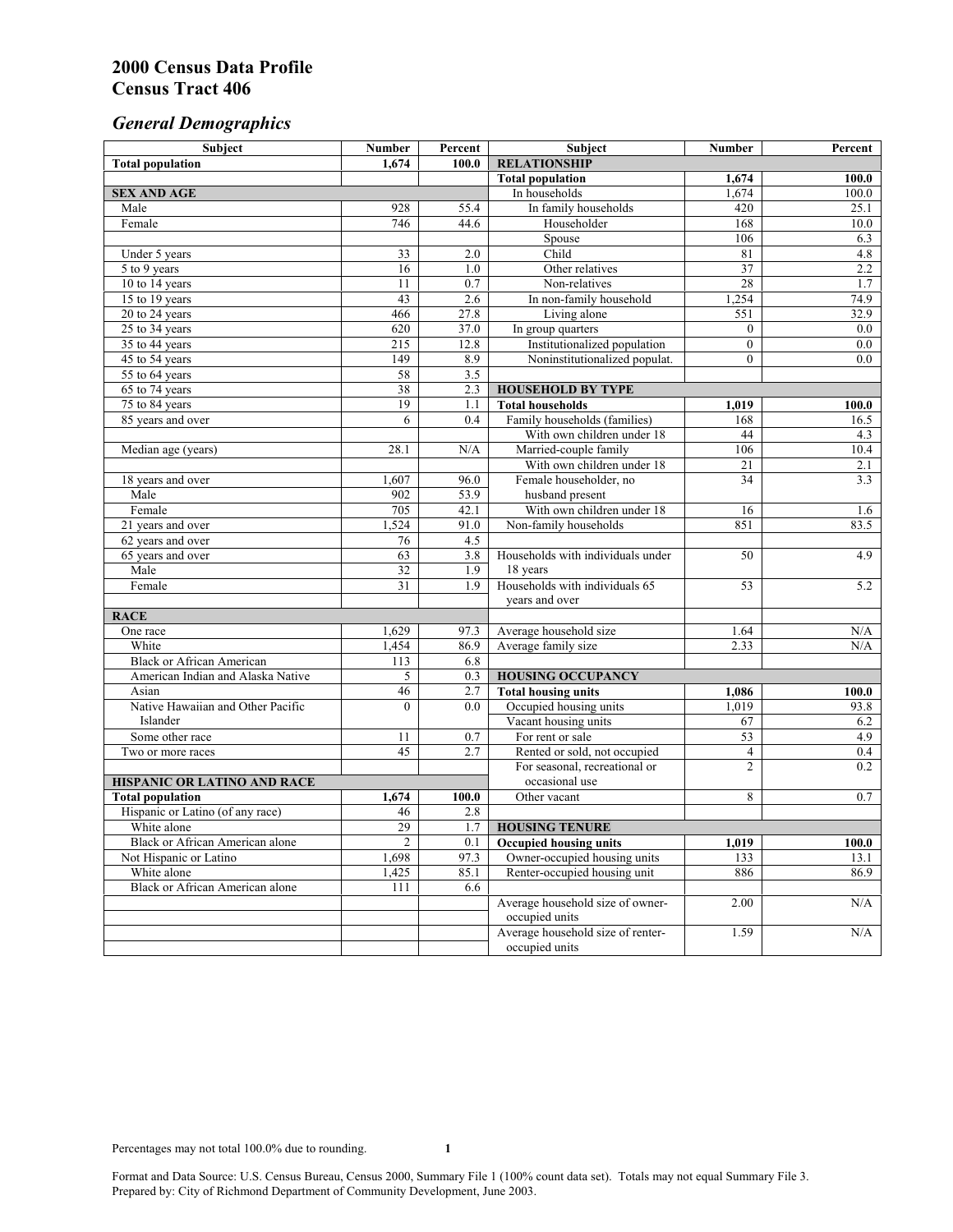### *Social Characteristics*

| <b>SCHOOL ENROLLMENT</b><br><b>RESIDENCE IN 1995</b><br>Population 3 years and over enrolled in<br>Population 5 years and over<br>100.0<br>457<br>100.0<br>1,604<br>Same house in 1995<br>school<br>274<br>17.1<br>Nursery school, preschool<br>Different house in the U.S. in<br>1,256<br>6<br>1.3<br>78.3<br>1995<br>Kindergarten<br>5<br>1.1<br>Elementary school (grades 1-8)<br>23<br>5.0<br>Same county<br>403<br>25.1<br>853<br>High school (grades 9-12)<br>5<br>1.1<br>Different county<br>53.2<br>College or graduate school<br>418<br>91.5<br>Same state<br>613<br>38.2<br>Different state<br>240<br>15.0<br>Elsewhere in 1995<br>74<br><b>EDUCATIONAL ATTAINMENT</b><br>4.6<br>Population 25 years and over<br>1,060<br>100.0<br>Less than 9 <sup>th</sup> grade<br>42<br>4.0<br>NATIVITY AND PLACE OF BIRTH<br>$9th$ to $12th$ grade, no diploma<br>$\overline{36}$<br><b>Total population</b><br>3.4<br>1,648<br>100.0<br>High school graduate (includes equivalency)<br>136<br>Native<br>12.8<br>1.513<br>91.8<br>Some college, no degree<br><b>Born</b> in United States<br>219<br>20.7<br>1,459<br>88.5<br>Associate degree<br>32<br>3.0<br>State of residence<br>740<br>44.9<br>Bachelor's degree<br>719<br>433<br>40.8<br>Different state<br>43.6<br>Graduate or professional degree<br>15.3<br>162<br>54<br>Born outside United States<br>3.3<br>Percent high school graduate or higher<br>92.6%<br>N/A<br>Foreign born<br>135<br>8.2<br>Percent bachelor's degree or higher<br>Entered 1990 to March 2000<br>56.1%<br>98<br>5.9<br>N/A<br>32<br>Naturalized citizen<br>1.9<br>103<br>6.3<br><b>MARITAL STATUS</b><br>Not a citizen<br>Population 15 years and over<br>1,576<br>100.0<br>Never married<br>1,115<br>70.7<br><b>REGION OF BIRTH OF FOREIGN BORN</b><br>Now married, not including separated<br>Total (excluding born at sea)<br>248<br>15.7<br>100.0<br>135<br>Separated<br>21<br>1.3<br>Europe<br>41<br>30.4<br>Widowed<br>39<br>2.5<br>Asia<br>43<br>31.9<br>Female<br>21<br>1.3<br>Africa<br>25<br>18.5<br>153<br>9.7<br>Divorced<br>Oceania<br>$\Omega$<br>0.0<br>Female<br>80<br>5.1<br>Latin America<br>26<br>19.3<br>Northern America<br>$\theta$<br>0.0<br><b>GRANDPARENTS AS CAREGIVERS</b><br>Grandparent living in household with<br><b>LANGUAGE SPOKEN AT HOME</b><br>$\bf{0}$<br>100.0<br>one or more own grandchildren under 18<br>Population 5 years and over<br>100.0<br>1,604<br>years<br>English only<br>1,422<br>88.7<br>$\theta$<br>Language other than English<br>182<br>Grandparent responsible for grandchildren<br>0.0<br>11.3<br>Speak English less than<br>80<br>5.0<br>"very well"<br><b>VETERAN STATUS</b><br>Spanish<br>Civilian population 18 years and over<br>63<br>3.9<br>1,576<br>100.0<br>Speak English less than<br>29<br>Civilian veterans<br>163<br>10.3<br>1.8<br>"very well"<br>Other Indo-European<br><b>DISABILITY STATUS OF THE CIVILIAN</b><br>88<br>5.5<br>NONINSTITUTIONALIZED POPULATION<br>languages<br>Speak English less than<br>Population 5 to 20 years<br>127<br>27<br>100.0<br>1.7<br>"very well"<br>With a disability<br>32<br>25.2<br>Population 21 to 64 years<br>Asian and Pacific Island<br>0.9<br>1,429<br>100.0<br>14<br>With a disability<br>205<br>14.3<br>languages<br>72.7%<br>Speak English less than<br>Percent employed<br>N/A<br>$\overline{7}$<br>0.4<br>"very well"<br>No disability<br>1,224<br>85.7<br>Other Languages<br>Percent employed<br>88.8%<br>N/A<br>17<br>1.1<br>Speak English less than<br>Population 65 years and over<br>100.0<br>17<br>48<br>1.1 | <b>Subject</b>    | <b>Number</b> | Percent | <b>Subject</b> | <b>Number</b> | Percent |
|---------------------------------------------------------------------------------------------------------------------------------------------------------------------------------------------------------------------------------------------------------------------------------------------------------------------------------------------------------------------------------------------------------------------------------------------------------------------------------------------------------------------------------------------------------------------------------------------------------------------------------------------------------------------------------------------------------------------------------------------------------------------------------------------------------------------------------------------------------------------------------------------------------------------------------------------------------------------------------------------------------------------------------------------------------------------------------------------------------------------------------------------------------------------------------------------------------------------------------------------------------------------------------------------------------------------------------------------------------------------------------------------------------------------------------------------------------------------------------------------------------------------------------------------------------------------------------------------------------------------------------------------------------------------------------------------------------------------------------------------------------------------------------------------------------------------------------------------------------------------------------------------------------------------------------------------------------------------------------------------------------------------------------------------------------------------------------------------------------------------------------------------------------------------------------------------------------------------------------------------------------------------------------------------------------------------------------------------------------------------------------------------------------------------------------------------------------------------------------------------------------------------------------------------------------------------------------------------------------------------------------------------------------------------------------------------------------------------------------------------------------------------------------------------------------------------------------------------------------------------------------------------------------------------------------------------------------------------------------------------------------------------------------------------------------------------------------------------------------------------------------------------------------------------------------------------------------------------------------------------------------------------------------------------------------------------------------------------------------------------------------------------------------------------------------------------------------------------------------------------------------------------------------------------------------------------------|-------------------|---------------|---------|----------------|---------------|---------|
|                                                                                                                                                                                                                                                                                                                                                                                                                                                                                                                                                                                                                                                                                                                                                                                                                                                                                                                                                                                                                                                                                                                                                                                                                                                                                                                                                                                                                                                                                                                                                                                                                                                                                                                                                                                                                                                                                                                                                                                                                                                                                                                                                                                                                                                                                                                                                                                                                                                                                                                                                                                                                                                                                                                                                                                                                                                                                                                                                                                                                                                                                                                                                                                                                                                                                                                                                                                                                                                                                                                                                                           |                   |               |         |                |               |         |
|                                                                                                                                                                                                                                                                                                                                                                                                                                                                                                                                                                                                                                                                                                                                                                                                                                                                                                                                                                                                                                                                                                                                                                                                                                                                                                                                                                                                                                                                                                                                                                                                                                                                                                                                                                                                                                                                                                                                                                                                                                                                                                                                                                                                                                                                                                                                                                                                                                                                                                                                                                                                                                                                                                                                                                                                                                                                                                                                                                                                                                                                                                                                                                                                                                                                                                                                                                                                                                                                                                                                                                           |                   |               |         |                |               |         |
|                                                                                                                                                                                                                                                                                                                                                                                                                                                                                                                                                                                                                                                                                                                                                                                                                                                                                                                                                                                                                                                                                                                                                                                                                                                                                                                                                                                                                                                                                                                                                                                                                                                                                                                                                                                                                                                                                                                                                                                                                                                                                                                                                                                                                                                                                                                                                                                                                                                                                                                                                                                                                                                                                                                                                                                                                                                                                                                                                                                                                                                                                                                                                                                                                                                                                                                                                                                                                                                                                                                                                                           |                   |               |         |                |               |         |
|                                                                                                                                                                                                                                                                                                                                                                                                                                                                                                                                                                                                                                                                                                                                                                                                                                                                                                                                                                                                                                                                                                                                                                                                                                                                                                                                                                                                                                                                                                                                                                                                                                                                                                                                                                                                                                                                                                                                                                                                                                                                                                                                                                                                                                                                                                                                                                                                                                                                                                                                                                                                                                                                                                                                                                                                                                                                                                                                                                                                                                                                                                                                                                                                                                                                                                                                                                                                                                                                                                                                                                           |                   |               |         |                |               |         |
|                                                                                                                                                                                                                                                                                                                                                                                                                                                                                                                                                                                                                                                                                                                                                                                                                                                                                                                                                                                                                                                                                                                                                                                                                                                                                                                                                                                                                                                                                                                                                                                                                                                                                                                                                                                                                                                                                                                                                                                                                                                                                                                                                                                                                                                                                                                                                                                                                                                                                                                                                                                                                                                                                                                                                                                                                                                                                                                                                                                                                                                                                                                                                                                                                                                                                                                                                                                                                                                                                                                                                                           |                   |               |         |                |               |         |
|                                                                                                                                                                                                                                                                                                                                                                                                                                                                                                                                                                                                                                                                                                                                                                                                                                                                                                                                                                                                                                                                                                                                                                                                                                                                                                                                                                                                                                                                                                                                                                                                                                                                                                                                                                                                                                                                                                                                                                                                                                                                                                                                                                                                                                                                                                                                                                                                                                                                                                                                                                                                                                                                                                                                                                                                                                                                                                                                                                                                                                                                                                                                                                                                                                                                                                                                                                                                                                                                                                                                                                           |                   |               |         |                |               |         |
|                                                                                                                                                                                                                                                                                                                                                                                                                                                                                                                                                                                                                                                                                                                                                                                                                                                                                                                                                                                                                                                                                                                                                                                                                                                                                                                                                                                                                                                                                                                                                                                                                                                                                                                                                                                                                                                                                                                                                                                                                                                                                                                                                                                                                                                                                                                                                                                                                                                                                                                                                                                                                                                                                                                                                                                                                                                                                                                                                                                                                                                                                                                                                                                                                                                                                                                                                                                                                                                                                                                                                                           |                   |               |         |                |               |         |
|                                                                                                                                                                                                                                                                                                                                                                                                                                                                                                                                                                                                                                                                                                                                                                                                                                                                                                                                                                                                                                                                                                                                                                                                                                                                                                                                                                                                                                                                                                                                                                                                                                                                                                                                                                                                                                                                                                                                                                                                                                                                                                                                                                                                                                                                                                                                                                                                                                                                                                                                                                                                                                                                                                                                                                                                                                                                                                                                                                                                                                                                                                                                                                                                                                                                                                                                                                                                                                                                                                                                                                           |                   |               |         |                |               |         |
|                                                                                                                                                                                                                                                                                                                                                                                                                                                                                                                                                                                                                                                                                                                                                                                                                                                                                                                                                                                                                                                                                                                                                                                                                                                                                                                                                                                                                                                                                                                                                                                                                                                                                                                                                                                                                                                                                                                                                                                                                                                                                                                                                                                                                                                                                                                                                                                                                                                                                                                                                                                                                                                                                                                                                                                                                                                                                                                                                                                                                                                                                                                                                                                                                                                                                                                                                                                                                                                                                                                                                                           |                   |               |         |                |               |         |
|                                                                                                                                                                                                                                                                                                                                                                                                                                                                                                                                                                                                                                                                                                                                                                                                                                                                                                                                                                                                                                                                                                                                                                                                                                                                                                                                                                                                                                                                                                                                                                                                                                                                                                                                                                                                                                                                                                                                                                                                                                                                                                                                                                                                                                                                                                                                                                                                                                                                                                                                                                                                                                                                                                                                                                                                                                                                                                                                                                                                                                                                                                                                                                                                                                                                                                                                                                                                                                                                                                                                                                           |                   |               |         |                |               |         |
|                                                                                                                                                                                                                                                                                                                                                                                                                                                                                                                                                                                                                                                                                                                                                                                                                                                                                                                                                                                                                                                                                                                                                                                                                                                                                                                                                                                                                                                                                                                                                                                                                                                                                                                                                                                                                                                                                                                                                                                                                                                                                                                                                                                                                                                                                                                                                                                                                                                                                                                                                                                                                                                                                                                                                                                                                                                                                                                                                                                                                                                                                                                                                                                                                                                                                                                                                                                                                                                                                                                                                                           |                   |               |         |                |               |         |
|                                                                                                                                                                                                                                                                                                                                                                                                                                                                                                                                                                                                                                                                                                                                                                                                                                                                                                                                                                                                                                                                                                                                                                                                                                                                                                                                                                                                                                                                                                                                                                                                                                                                                                                                                                                                                                                                                                                                                                                                                                                                                                                                                                                                                                                                                                                                                                                                                                                                                                                                                                                                                                                                                                                                                                                                                                                                                                                                                                                                                                                                                                                                                                                                                                                                                                                                                                                                                                                                                                                                                                           |                   |               |         |                |               |         |
|                                                                                                                                                                                                                                                                                                                                                                                                                                                                                                                                                                                                                                                                                                                                                                                                                                                                                                                                                                                                                                                                                                                                                                                                                                                                                                                                                                                                                                                                                                                                                                                                                                                                                                                                                                                                                                                                                                                                                                                                                                                                                                                                                                                                                                                                                                                                                                                                                                                                                                                                                                                                                                                                                                                                                                                                                                                                                                                                                                                                                                                                                                                                                                                                                                                                                                                                                                                                                                                                                                                                                                           |                   |               |         |                |               |         |
|                                                                                                                                                                                                                                                                                                                                                                                                                                                                                                                                                                                                                                                                                                                                                                                                                                                                                                                                                                                                                                                                                                                                                                                                                                                                                                                                                                                                                                                                                                                                                                                                                                                                                                                                                                                                                                                                                                                                                                                                                                                                                                                                                                                                                                                                                                                                                                                                                                                                                                                                                                                                                                                                                                                                                                                                                                                                                                                                                                                                                                                                                                                                                                                                                                                                                                                                                                                                                                                                                                                                                                           |                   |               |         |                |               |         |
|                                                                                                                                                                                                                                                                                                                                                                                                                                                                                                                                                                                                                                                                                                                                                                                                                                                                                                                                                                                                                                                                                                                                                                                                                                                                                                                                                                                                                                                                                                                                                                                                                                                                                                                                                                                                                                                                                                                                                                                                                                                                                                                                                                                                                                                                                                                                                                                                                                                                                                                                                                                                                                                                                                                                                                                                                                                                                                                                                                                                                                                                                                                                                                                                                                                                                                                                                                                                                                                                                                                                                                           |                   |               |         |                |               |         |
|                                                                                                                                                                                                                                                                                                                                                                                                                                                                                                                                                                                                                                                                                                                                                                                                                                                                                                                                                                                                                                                                                                                                                                                                                                                                                                                                                                                                                                                                                                                                                                                                                                                                                                                                                                                                                                                                                                                                                                                                                                                                                                                                                                                                                                                                                                                                                                                                                                                                                                                                                                                                                                                                                                                                                                                                                                                                                                                                                                                                                                                                                                                                                                                                                                                                                                                                                                                                                                                                                                                                                                           |                   |               |         |                |               |         |
|                                                                                                                                                                                                                                                                                                                                                                                                                                                                                                                                                                                                                                                                                                                                                                                                                                                                                                                                                                                                                                                                                                                                                                                                                                                                                                                                                                                                                                                                                                                                                                                                                                                                                                                                                                                                                                                                                                                                                                                                                                                                                                                                                                                                                                                                                                                                                                                                                                                                                                                                                                                                                                                                                                                                                                                                                                                                                                                                                                                                                                                                                                                                                                                                                                                                                                                                                                                                                                                                                                                                                                           |                   |               |         |                |               |         |
|                                                                                                                                                                                                                                                                                                                                                                                                                                                                                                                                                                                                                                                                                                                                                                                                                                                                                                                                                                                                                                                                                                                                                                                                                                                                                                                                                                                                                                                                                                                                                                                                                                                                                                                                                                                                                                                                                                                                                                                                                                                                                                                                                                                                                                                                                                                                                                                                                                                                                                                                                                                                                                                                                                                                                                                                                                                                                                                                                                                                                                                                                                                                                                                                                                                                                                                                                                                                                                                                                                                                                                           |                   |               |         |                |               |         |
|                                                                                                                                                                                                                                                                                                                                                                                                                                                                                                                                                                                                                                                                                                                                                                                                                                                                                                                                                                                                                                                                                                                                                                                                                                                                                                                                                                                                                                                                                                                                                                                                                                                                                                                                                                                                                                                                                                                                                                                                                                                                                                                                                                                                                                                                                                                                                                                                                                                                                                                                                                                                                                                                                                                                                                                                                                                                                                                                                                                                                                                                                                                                                                                                                                                                                                                                                                                                                                                                                                                                                                           |                   |               |         |                |               |         |
|                                                                                                                                                                                                                                                                                                                                                                                                                                                                                                                                                                                                                                                                                                                                                                                                                                                                                                                                                                                                                                                                                                                                                                                                                                                                                                                                                                                                                                                                                                                                                                                                                                                                                                                                                                                                                                                                                                                                                                                                                                                                                                                                                                                                                                                                                                                                                                                                                                                                                                                                                                                                                                                                                                                                                                                                                                                                                                                                                                                                                                                                                                                                                                                                                                                                                                                                                                                                                                                                                                                                                                           |                   |               |         |                |               |         |
|                                                                                                                                                                                                                                                                                                                                                                                                                                                                                                                                                                                                                                                                                                                                                                                                                                                                                                                                                                                                                                                                                                                                                                                                                                                                                                                                                                                                                                                                                                                                                                                                                                                                                                                                                                                                                                                                                                                                                                                                                                                                                                                                                                                                                                                                                                                                                                                                                                                                                                                                                                                                                                                                                                                                                                                                                                                                                                                                                                                                                                                                                                                                                                                                                                                                                                                                                                                                                                                                                                                                                                           |                   |               |         |                |               |         |
|                                                                                                                                                                                                                                                                                                                                                                                                                                                                                                                                                                                                                                                                                                                                                                                                                                                                                                                                                                                                                                                                                                                                                                                                                                                                                                                                                                                                                                                                                                                                                                                                                                                                                                                                                                                                                                                                                                                                                                                                                                                                                                                                                                                                                                                                                                                                                                                                                                                                                                                                                                                                                                                                                                                                                                                                                                                                                                                                                                                                                                                                                                                                                                                                                                                                                                                                                                                                                                                                                                                                                                           |                   |               |         |                |               |         |
|                                                                                                                                                                                                                                                                                                                                                                                                                                                                                                                                                                                                                                                                                                                                                                                                                                                                                                                                                                                                                                                                                                                                                                                                                                                                                                                                                                                                                                                                                                                                                                                                                                                                                                                                                                                                                                                                                                                                                                                                                                                                                                                                                                                                                                                                                                                                                                                                                                                                                                                                                                                                                                                                                                                                                                                                                                                                                                                                                                                                                                                                                                                                                                                                                                                                                                                                                                                                                                                                                                                                                                           |                   |               |         |                |               |         |
|                                                                                                                                                                                                                                                                                                                                                                                                                                                                                                                                                                                                                                                                                                                                                                                                                                                                                                                                                                                                                                                                                                                                                                                                                                                                                                                                                                                                                                                                                                                                                                                                                                                                                                                                                                                                                                                                                                                                                                                                                                                                                                                                                                                                                                                                                                                                                                                                                                                                                                                                                                                                                                                                                                                                                                                                                                                                                                                                                                                                                                                                                                                                                                                                                                                                                                                                                                                                                                                                                                                                                                           |                   |               |         |                |               |         |
|                                                                                                                                                                                                                                                                                                                                                                                                                                                                                                                                                                                                                                                                                                                                                                                                                                                                                                                                                                                                                                                                                                                                                                                                                                                                                                                                                                                                                                                                                                                                                                                                                                                                                                                                                                                                                                                                                                                                                                                                                                                                                                                                                                                                                                                                                                                                                                                                                                                                                                                                                                                                                                                                                                                                                                                                                                                                                                                                                                                                                                                                                                                                                                                                                                                                                                                                                                                                                                                                                                                                                                           |                   |               |         |                |               |         |
|                                                                                                                                                                                                                                                                                                                                                                                                                                                                                                                                                                                                                                                                                                                                                                                                                                                                                                                                                                                                                                                                                                                                                                                                                                                                                                                                                                                                                                                                                                                                                                                                                                                                                                                                                                                                                                                                                                                                                                                                                                                                                                                                                                                                                                                                                                                                                                                                                                                                                                                                                                                                                                                                                                                                                                                                                                                                                                                                                                                                                                                                                                                                                                                                                                                                                                                                                                                                                                                                                                                                                                           |                   |               |         |                |               |         |
|                                                                                                                                                                                                                                                                                                                                                                                                                                                                                                                                                                                                                                                                                                                                                                                                                                                                                                                                                                                                                                                                                                                                                                                                                                                                                                                                                                                                                                                                                                                                                                                                                                                                                                                                                                                                                                                                                                                                                                                                                                                                                                                                                                                                                                                                                                                                                                                                                                                                                                                                                                                                                                                                                                                                                                                                                                                                                                                                                                                                                                                                                                                                                                                                                                                                                                                                                                                                                                                                                                                                                                           |                   |               |         |                |               |         |
|                                                                                                                                                                                                                                                                                                                                                                                                                                                                                                                                                                                                                                                                                                                                                                                                                                                                                                                                                                                                                                                                                                                                                                                                                                                                                                                                                                                                                                                                                                                                                                                                                                                                                                                                                                                                                                                                                                                                                                                                                                                                                                                                                                                                                                                                                                                                                                                                                                                                                                                                                                                                                                                                                                                                                                                                                                                                                                                                                                                                                                                                                                                                                                                                                                                                                                                                                                                                                                                                                                                                                                           |                   |               |         |                |               |         |
|                                                                                                                                                                                                                                                                                                                                                                                                                                                                                                                                                                                                                                                                                                                                                                                                                                                                                                                                                                                                                                                                                                                                                                                                                                                                                                                                                                                                                                                                                                                                                                                                                                                                                                                                                                                                                                                                                                                                                                                                                                                                                                                                                                                                                                                                                                                                                                                                                                                                                                                                                                                                                                                                                                                                                                                                                                                                                                                                                                                                                                                                                                                                                                                                                                                                                                                                                                                                                                                                                                                                                                           |                   |               |         |                |               |         |
|                                                                                                                                                                                                                                                                                                                                                                                                                                                                                                                                                                                                                                                                                                                                                                                                                                                                                                                                                                                                                                                                                                                                                                                                                                                                                                                                                                                                                                                                                                                                                                                                                                                                                                                                                                                                                                                                                                                                                                                                                                                                                                                                                                                                                                                                                                                                                                                                                                                                                                                                                                                                                                                                                                                                                                                                                                                                                                                                                                                                                                                                                                                                                                                                                                                                                                                                                                                                                                                                                                                                                                           |                   |               |         |                |               |         |
|                                                                                                                                                                                                                                                                                                                                                                                                                                                                                                                                                                                                                                                                                                                                                                                                                                                                                                                                                                                                                                                                                                                                                                                                                                                                                                                                                                                                                                                                                                                                                                                                                                                                                                                                                                                                                                                                                                                                                                                                                                                                                                                                                                                                                                                                                                                                                                                                                                                                                                                                                                                                                                                                                                                                                                                                                                                                                                                                                                                                                                                                                                                                                                                                                                                                                                                                                                                                                                                                                                                                                                           |                   |               |         |                |               |         |
|                                                                                                                                                                                                                                                                                                                                                                                                                                                                                                                                                                                                                                                                                                                                                                                                                                                                                                                                                                                                                                                                                                                                                                                                                                                                                                                                                                                                                                                                                                                                                                                                                                                                                                                                                                                                                                                                                                                                                                                                                                                                                                                                                                                                                                                                                                                                                                                                                                                                                                                                                                                                                                                                                                                                                                                                                                                                                                                                                                                                                                                                                                                                                                                                                                                                                                                                                                                                                                                                                                                                                                           |                   |               |         |                |               |         |
|                                                                                                                                                                                                                                                                                                                                                                                                                                                                                                                                                                                                                                                                                                                                                                                                                                                                                                                                                                                                                                                                                                                                                                                                                                                                                                                                                                                                                                                                                                                                                                                                                                                                                                                                                                                                                                                                                                                                                                                                                                                                                                                                                                                                                                                                                                                                                                                                                                                                                                                                                                                                                                                                                                                                                                                                                                                                                                                                                                                                                                                                                                                                                                                                                                                                                                                                                                                                                                                                                                                                                                           |                   |               |         |                |               |         |
|                                                                                                                                                                                                                                                                                                                                                                                                                                                                                                                                                                                                                                                                                                                                                                                                                                                                                                                                                                                                                                                                                                                                                                                                                                                                                                                                                                                                                                                                                                                                                                                                                                                                                                                                                                                                                                                                                                                                                                                                                                                                                                                                                                                                                                                                                                                                                                                                                                                                                                                                                                                                                                                                                                                                                                                                                                                                                                                                                                                                                                                                                                                                                                                                                                                                                                                                                                                                                                                                                                                                                                           |                   |               |         |                |               |         |
|                                                                                                                                                                                                                                                                                                                                                                                                                                                                                                                                                                                                                                                                                                                                                                                                                                                                                                                                                                                                                                                                                                                                                                                                                                                                                                                                                                                                                                                                                                                                                                                                                                                                                                                                                                                                                                                                                                                                                                                                                                                                                                                                                                                                                                                                                                                                                                                                                                                                                                                                                                                                                                                                                                                                                                                                                                                                                                                                                                                                                                                                                                                                                                                                                                                                                                                                                                                                                                                                                                                                                                           |                   |               |         |                |               |         |
|                                                                                                                                                                                                                                                                                                                                                                                                                                                                                                                                                                                                                                                                                                                                                                                                                                                                                                                                                                                                                                                                                                                                                                                                                                                                                                                                                                                                                                                                                                                                                                                                                                                                                                                                                                                                                                                                                                                                                                                                                                                                                                                                                                                                                                                                                                                                                                                                                                                                                                                                                                                                                                                                                                                                                                                                                                                                                                                                                                                                                                                                                                                                                                                                                                                                                                                                                                                                                                                                                                                                                                           |                   |               |         |                |               |         |
|                                                                                                                                                                                                                                                                                                                                                                                                                                                                                                                                                                                                                                                                                                                                                                                                                                                                                                                                                                                                                                                                                                                                                                                                                                                                                                                                                                                                                                                                                                                                                                                                                                                                                                                                                                                                                                                                                                                                                                                                                                                                                                                                                                                                                                                                                                                                                                                                                                                                                                                                                                                                                                                                                                                                                                                                                                                                                                                                                                                                                                                                                                                                                                                                                                                                                                                                                                                                                                                                                                                                                                           |                   |               |         |                |               |         |
|                                                                                                                                                                                                                                                                                                                                                                                                                                                                                                                                                                                                                                                                                                                                                                                                                                                                                                                                                                                                                                                                                                                                                                                                                                                                                                                                                                                                                                                                                                                                                                                                                                                                                                                                                                                                                                                                                                                                                                                                                                                                                                                                                                                                                                                                                                                                                                                                                                                                                                                                                                                                                                                                                                                                                                                                                                                                                                                                                                                                                                                                                                                                                                                                                                                                                                                                                                                                                                                                                                                                                                           |                   |               |         |                |               |         |
|                                                                                                                                                                                                                                                                                                                                                                                                                                                                                                                                                                                                                                                                                                                                                                                                                                                                                                                                                                                                                                                                                                                                                                                                                                                                                                                                                                                                                                                                                                                                                                                                                                                                                                                                                                                                                                                                                                                                                                                                                                                                                                                                                                                                                                                                                                                                                                                                                                                                                                                                                                                                                                                                                                                                                                                                                                                                                                                                                                                                                                                                                                                                                                                                                                                                                                                                                                                                                                                                                                                                                                           |                   |               |         |                |               |         |
|                                                                                                                                                                                                                                                                                                                                                                                                                                                                                                                                                                                                                                                                                                                                                                                                                                                                                                                                                                                                                                                                                                                                                                                                                                                                                                                                                                                                                                                                                                                                                                                                                                                                                                                                                                                                                                                                                                                                                                                                                                                                                                                                                                                                                                                                                                                                                                                                                                                                                                                                                                                                                                                                                                                                                                                                                                                                                                                                                                                                                                                                                                                                                                                                                                                                                                                                                                                                                                                                                                                                                                           |                   |               |         |                |               |         |
|                                                                                                                                                                                                                                                                                                                                                                                                                                                                                                                                                                                                                                                                                                                                                                                                                                                                                                                                                                                                                                                                                                                                                                                                                                                                                                                                                                                                                                                                                                                                                                                                                                                                                                                                                                                                                                                                                                                                                                                                                                                                                                                                                                                                                                                                                                                                                                                                                                                                                                                                                                                                                                                                                                                                                                                                                                                                                                                                                                                                                                                                                                                                                                                                                                                                                                                                                                                                                                                                                                                                                                           |                   |               |         |                |               |         |
|                                                                                                                                                                                                                                                                                                                                                                                                                                                                                                                                                                                                                                                                                                                                                                                                                                                                                                                                                                                                                                                                                                                                                                                                                                                                                                                                                                                                                                                                                                                                                                                                                                                                                                                                                                                                                                                                                                                                                                                                                                                                                                                                                                                                                                                                                                                                                                                                                                                                                                                                                                                                                                                                                                                                                                                                                                                                                                                                                                                                                                                                                                                                                                                                                                                                                                                                                                                                                                                                                                                                                                           |                   |               |         |                |               |         |
|                                                                                                                                                                                                                                                                                                                                                                                                                                                                                                                                                                                                                                                                                                                                                                                                                                                                                                                                                                                                                                                                                                                                                                                                                                                                                                                                                                                                                                                                                                                                                                                                                                                                                                                                                                                                                                                                                                                                                                                                                                                                                                                                                                                                                                                                                                                                                                                                                                                                                                                                                                                                                                                                                                                                                                                                                                                                                                                                                                                                                                                                                                                                                                                                                                                                                                                                                                                                                                                                                                                                                                           |                   |               |         |                |               |         |
|                                                                                                                                                                                                                                                                                                                                                                                                                                                                                                                                                                                                                                                                                                                                                                                                                                                                                                                                                                                                                                                                                                                                                                                                                                                                                                                                                                                                                                                                                                                                                                                                                                                                                                                                                                                                                                                                                                                                                                                                                                                                                                                                                                                                                                                                                                                                                                                                                                                                                                                                                                                                                                                                                                                                                                                                                                                                                                                                                                                                                                                                                                                                                                                                                                                                                                                                                                                                                                                                                                                                                                           |                   |               |         |                |               |         |
|                                                                                                                                                                                                                                                                                                                                                                                                                                                                                                                                                                                                                                                                                                                                                                                                                                                                                                                                                                                                                                                                                                                                                                                                                                                                                                                                                                                                                                                                                                                                                                                                                                                                                                                                                                                                                                                                                                                                                                                                                                                                                                                                                                                                                                                                                                                                                                                                                                                                                                                                                                                                                                                                                                                                                                                                                                                                                                                                                                                                                                                                                                                                                                                                                                                                                                                                                                                                                                                                                                                                                                           |                   |               |         |                |               |         |
|                                                                                                                                                                                                                                                                                                                                                                                                                                                                                                                                                                                                                                                                                                                                                                                                                                                                                                                                                                                                                                                                                                                                                                                                                                                                                                                                                                                                                                                                                                                                                                                                                                                                                                                                                                                                                                                                                                                                                                                                                                                                                                                                                                                                                                                                                                                                                                                                                                                                                                                                                                                                                                                                                                                                                                                                                                                                                                                                                                                                                                                                                                                                                                                                                                                                                                                                                                                                                                                                                                                                                                           |                   |               |         |                |               |         |
|                                                                                                                                                                                                                                                                                                                                                                                                                                                                                                                                                                                                                                                                                                                                                                                                                                                                                                                                                                                                                                                                                                                                                                                                                                                                                                                                                                                                                                                                                                                                                                                                                                                                                                                                                                                                                                                                                                                                                                                                                                                                                                                                                                                                                                                                                                                                                                                                                                                                                                                                                                                                                                                                                                                                                                                                                                                                                                                                                                                                                                                                                                                                                                                                                                                                                                                                                                                                                                                                                                                                                                           |                   |               |         |                |               |         |
|                                                                                                                                                                                                                                                                                                                                                                                                                                                                                                                                                                                                                                                                                                                                                                                                                                                                                                                                                                                                                                                                                                                                                                                                                                                                                                                                                                                                                                                                                                                                                                                                                                                                                                                                                                                                                                                                                                                                                                                                                                                                                                                                                                                                                                                                                                                                                                                                                                                                                                                                                                                                                                                                                                                                                                                                                                                                                                                                                                                                                                                                                                                                                                                                                                                                                                                                                                                                                                                                                                                                                                           |                   |               |         |                |               |         |
|                                                                                                                                                                                                                                                                                                                                                                                                                                                                                                                                                                                                                                                                                                                                                                                                                                                                                                                                                                                                                                                                                                                                                                                                                                                                                                                                                                                                                                                                                                                                                                                                                                                                                                                                                                                                                                                                                                                                                                                                                                                                                                                                                                                                                                                                                                                                                                                                                                                                                                                                                                                                                                                                                                                                                                                                                                                                                                                                                                                                                                                                                                                                                                                                                                                                                                                                                                                                                                                                                                                                                                           |                   |               |         |                |               |         |
|                                                                                                                                                                                                                                                                                                                                                                                                                                                                                                                                                                                                                                                                                                                                                                                                                                                                                                                                                                                                                                                                                                                                                                                                                                                                                                                                                                                                                                                                                                                                                                                                                                                                                                                                                                                                                                                                                                                                                                                                                                                                                                                                                                                                                                                                                                                                                                                                                                                                                                                                                                                                                                                                                                                                                                                                                                                                                                                                                                                                                                                                                                                                                                                                                                                                                                                                                                                                                                                                                                                                                                           |                   |               |         |                |               |         |
|                                                                                                                                                                                                                                                                                                                                                                                                                                                                                                                                                                                                                                                                                                                                                                                                                                                                                                                                                                                                                                                                                                                                                                                                                                                                                                                                                                                                                                                                                                                                                                                                                                                                                                                                                                                                                                                                                                                                                                                                                                                                                                                                                                                                                                                                                                                                                                                                                                                                                                                                                                                                                                                                                                                                                                                                                                                                                                                                                                                                                                                                                                                                                                                                                                                                                                                                                                                                                                                                                                                                                                           | With a disability | 8             | 16.7    | "very well"    |               |         |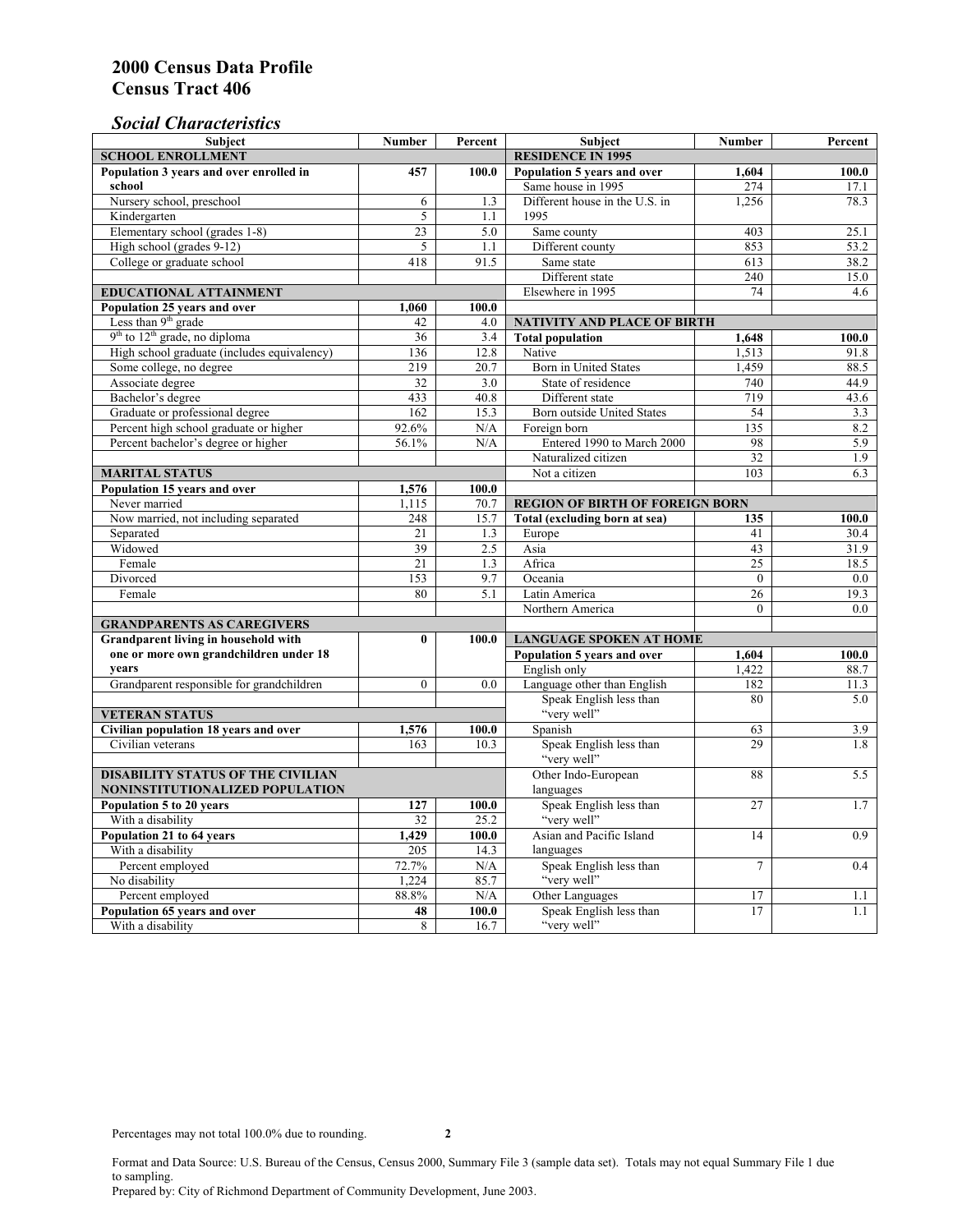#### *Economic Characteristics*

| <b>Subject</b>                                     | Number           | Percent | Subject                                        | Number                  | Percent          |
|----------------------------------------------------|------------------|---------|------------------------------------------------|-------------------------|------------------|
| <b>EMPLOYMENT STATUS</b>                           |                  |         | <b>INCOME IN 1999</b>                          |                         |                  |
| Population 16 years and over                       | 1,576            | 100.0   | Households                                     | 1,015                   | 100.0            |
| In labor force                                     | 1,379            | 87.5    | Less than \$10,000                             | 115                     | 11.3             |
| Civilian labor force                               | 1,379            | 87.5    | \$10,000 to \$14,999                           | 114                     | 11.2             |
| Employed                                           | 1,355            | 86.0    | \$15,000 to \$24,999                           | 150                     | 14.8             |
| Unemployed                                         | 24               | 1.5     | \$25,000 to \$34,999                           | 190                     | 18.7             |
| Percent of civilian labor force                    | 1.7%             | N/A     | \$35,000 to \$49,999                           | 178                     | 17.5             |
| Armed Forces                                       | $\mathbf{0}$     | 0.0     | \$50,000 to \$74,999                           | 141                     | 13.9             |
| Not in labor force                                 | 197              | 12.5    | \$75,000 to \$99,999                           | 58                      | 5.7              |
| Females 16 years and over                          | 694              | 100.0   | \$100,000 to \$149,999                         | 62                      | 6.1              |
| In labor force                                     | 602              | 86.7    | \$150,000 to \$199,999                         | $\overline{0}$          | $\overline{0.0}$ |
| Civilian labor force                               | 602              | 86.7    | \$200,000 or more                              | $\overline{7}$          | 0.7              |
| Employed                                           | 590              | 85.0    | Median household income (dollars)              | 31,465                  | N/A              |
| Own children under 6 years                         | 49               | 100.0   |                                                |                         |                  |
| All parents in family in labor force               | 49               | 100.0   | With earnings                                  | 969                     | 95.5             |
|                                                    |                  |         | Mean earnings (dollars)                        | 38,266                  | N/A              |
| <b>COMMUTING TO WORK</b>                           |                  |         | With Social Security income                    | 65                      | 6.4              |
| Workers 16 years and over                          | 1,345            | 100.0   | Mean Social Security income                    | 9,758                   | N/A              |
| Car, truck, or van – drove alone                   | 1,086            | 80.7    | (dollars)                                      |                         |                  |
| Car, truck, or van - carpooled                     | 39               | 2.9     | With Supplemental Security income              |                         |                  |
| Public transportation (including taxicab)          | 80               | 5.9     |                                                | $\overline{4}$<br>5,150 | 0.4<br>N/A       |
|                                                    |                  |         | Mean Supplemental Security<br>income (dollars) |                         |                  |
| Walked                                             | 75               | 5.6     |                                                |                         |                  |
| Other means                                        | $\overline{34}$  | 2.5     | With public assistance income                  | $\overline{4}$          | 0.4              |
| Worked at home                                     | $\overline{31}$  | 2.3     | Mean public assistance income                  | 500                     | N/A              |
| Mean travel time to work (minutes)                 | 19.8             | N/A     | (dollars)                                      |                         |                  |
|                                                    |                  |         | With retirement income (dollars)               | 40                      | 3.9              |
| Employed civilian population 16 years and over     | 1,355            | 100.0   | Mean retirement income (dollars)               | 11,238                  | N/A              |
| <b>OCCUPATION</b>                                  |                  |         |                                                |                         |                  |
| Management, professional, and related occupations  | 547              | 40.4    | <b>Families</b>                                | 175                     | 100.0            |
| Service occupations                                | 283              | 20.9    | Less than \$10,000                             | $\mathbf{0}$            | $0.0\,$          |
| Sales and office occupations                       | 372              | 27.5    | \$10,000 to \$14,999                           | $\sqrt{5}$              | 2.9              |
| Farming, fishing, and forestry occupations         | $\boldsymbol{0}$ | 0.0     | \$15,000 to \$24,999                           | 9                       | 5.1              |
| Construction, extraction, and maintenance          | 76               | 5.6     | \$25,000 to \$34,999                           | 36                      | 20.6             |
| occupations                                        |                  |         | \$35,000 to \$49,999                           | $\overline{32}$         | 18.3             |
| Production, transportation, and material moving    | 77               | 5.7     | \$50,000 to \$74,999                           | 52                      | 29.7             |
| occupations                                        |                  |         | \$75,000 to \$99,999                           | 13                      | 7.4              |
|                                                    |                  |         | \$100,000 to \$149,999                         | 28                      | 16.0             |
| <b>INDUSTRY</b>                                    |                  |         | \$150,000 to \$199,999                         | $\mathbf{0}$            | $0.0\,$          |
| Agriculture, forestry, fishing and hunting, and    | $\boldsymbol{0}$ | 0.0     | \$200,000 or more                              | $\theta$                | 0.0              |
| mining                                             |                  |         | Median family income (dollars)                 | 52,292                  | N/A              |
| Construction                                       | 43               | 3.2     |                                                |                         |                  |
| Manufacturing                                      | 87               | 6.4     | Per capita income (dollars)                    | 23,499                  | N/A              |
| Wholesale trade                                    | 26               | 1.9     | <b>Median earnings (dollars)</b>               |                         |                  |
| Retail trade                                       | 189              | 13.9    | Male full-time, year-round workers             | 29,491                  | N/A              |
| Transportation and warehousing, and utilities      | 53               | 3.9     | Female full-time, year-round workers           | 29.688                  | N/A              |
| Information                                        | 26               | 1.9     |                                                | Number                  | Percent          |
| Finance, insurance, real estate, and rental and    | 187              | 13.8    |                                                | below                   | below            |
| leasing                                            |                  |         |                                                | poverty                 | poverty          |
| Professional, scientific, management,              | 181              | 13.4    | Subject                                        | level                   | level            |
| administrative, and waste management services      |                  |         | <b>POVERTY STATUS IN 1999</b>                  |                         |                  |
| Educational, health and social services            | 186              | 13.7    | <b>Families</b>                                | 5                       | 2.9              |
| Arts, entertainment, recreation, accommodation and | 273              | 20.1    | With related children under 18 years           | $\overline{0}$          | $0.0\,$          |
| food services                                      |                  |         | With related children under 5 years            | $\mathbf{0}$            | $0.0\,$          |
| Other services (except public administration)      |                  |         |                                                |                         |                  |
|                                                    | 54               | 4.0     | Families with female householder, no           | 5                       | 11.9             |
| Public Administration                              | 50               | 3.7     | husband present                                |                         |                  |
|                                                    |                  |         | With related children under 18 years           | $\mathbf{0}$            | $0.0\,$          |
| <b>CLASS OF WORKER</b>                             |                  |         | With related children under 5 years            | $\overline{0}$          | $0.0\,$          |
| Private wage and salary workers                    | 1,108            | 81.8    | <b>Individuals</b>                             | 306                     | 18.6             |
| Government workers                                 | 172              | 12.7    | 18 years and over                              | 306                     | 19.4             |
| Self-employed workers in own not incorporated      | 75               | 5.5     | 65 years and over                              | 13                      | 27.1             |
| business                                           |                  |         | Related children under 18 years                | $\overline{0}$          | $0.0\,$          |
| Unpaid family workers                              | $\mathbf{0}$     | 0.0     | Related children 5 to 17 years                 | $\overline{0}$          | $0.0\,$          |
|                                                    |                  |         | Unrelated individuals 15 years and             | 296                     | 23.7             |
|                                                    |                  |         | over                                           |                         |                  |

Percentages may not total 100.0% due to rounding. **3** 

Format and Data Source: U.S. Bureau of the Census, Census 2000, Summary File 3 (sample data set). Totals may not equal Summary File 1 due to sampling.

Prepared by: City of Richmond Department of Community Development, June 2003.